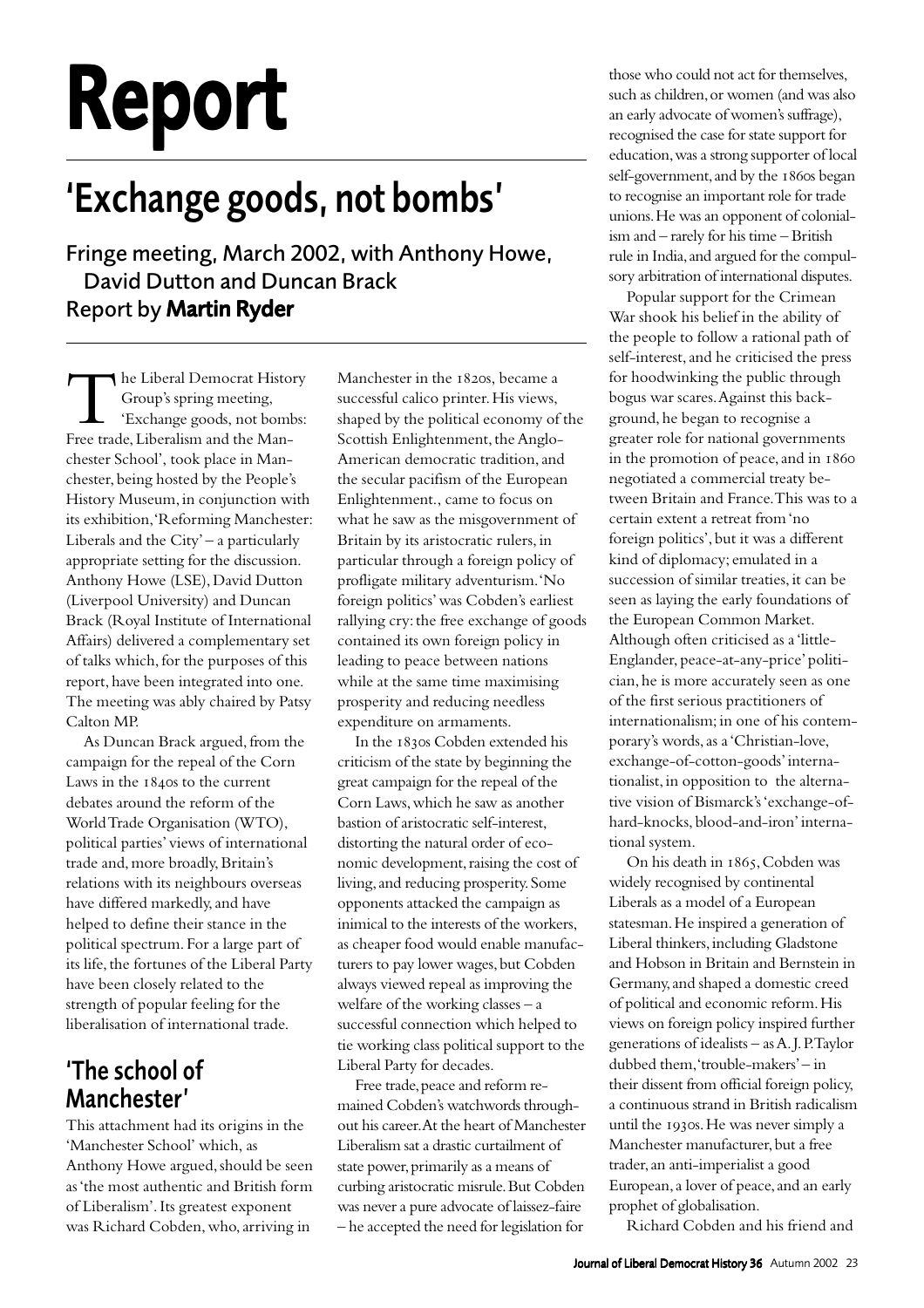ally John Bright converted the Liberal Party and the country to the cause of free trade. In 1852, even after the repeal of the Corn Laws, there were still more than a thousand dutiable articles in the British tariff. After Gladstone's budget of 1860 (in what is generally recognised as the first government of the modern Liberal Party), only sixteen remained. Free trade became a national obsession; 'like parliamentary representation or ministerial responsibility,' commented *The Times* in 1859, 'not so much a prevalent opinion as an article of national faith'.

Free trade remained an article of Liberal faith for decades, even after it became somewhat harder to justify, as British economic power weakened towards the end of the nineteenth century. Their opponents in the Conservative Party gradually became committed to 'tariff reform', a cause taken up most strongly by the former radical leader Joseph Chamberlain; but in the short term all this achieved was one of the greatest electoral landslides of the century, in the Liberal victory of . Liberal candidates habitually appeared on election platforms with two loaves of bread, contrasting the Liberal 'big loaf' with the Tory 'little loaf' which would follow the imposition of grain duties – and the Museum's exhibition provided many other examples of the Liberal determination to identify with the cause of cheap food for the working classes.

#### Free trade in the 1930s

David Dutton took up the story from the 1920s, as free trade was becoming almost the only cause with which an increasingly divided Liberal Party could identify. (As Ramsay Muir put it in 1934, in frustration at Liberals' inability to cohere round a consistent set of principles, 'It is at once the strength and the weakness of the Liberal Party that it consists of Liberals – that is to say, of people who insist upon exercising their own freedom of judgement'.)

Liberal leaders – in particular Gladstone – had always proved skilful in using single issues to unify a very broad political church. But by the early twentieth century, constitutional issues such as Home Rule for Ireland of reform of the House of Lords were proving less successful. Free trade, however, still provided a unifying factor, not least because of the Conservative abandonment of this previously shared commitment. Thus in , Conservative Prime Minister Baldwin's decision to call an election in search of a mandate for protection achieved what Liberals themselves had failed to manage, in bringing together the warring Lloyd George and Asquith factions; the 1923 Liberal result was the best of any inter-war election.

Ironically, however, the same issue lay at the heart of the disastrous Liberal split of  $1931-32$ , arguably even more important than that of 1916 in explaining the party's eclipse. Although laissez-faire and free trade were often seen as virtually interchangeable, from at least the 1890s onwards many Liberals were increasingly separating the two. Most notably, the New Liberalism of the early twentieth century recognised a strong case for the state to intervene in the workings of the economy. Indeed, Ramsay Muir questioned whether Liberalism had ever been a laissez-faire philosophy, arguing that state interventionism began as early as the Liberal government of 1832, and most of the functions which the state assumed in the economic field since had been due to Liberal legislation. There were always a few Liberals who were bitterly critical of any enlargement of the functions of the state, but they were a minority.

In the 1920s, however, and against a background of stubbornly high unemployment, some Liberals went further and began to question the case for free trade. As Keynes argued in his address to the Liberal Summer School in  $1925$ , 'we have to invent new wisdom for the new age', and by he had accepted the case for increased tariffs. Similarly, E. D. Simon saw the Manchester School doctrine as inappropriate to the twentieth century, when Britain was no longer the workshop of the world, and at the Summer School suggested a 10% revenue tax on most imports (including food, though not raw materials).

The Liberal leadership reacted in horror, partly because they feared loss of the public identification of the party with free trade, but the critics struck a chord within the parliamentary party. Sir John Simon, Lloyd George's main critic, particularly over his closeness to the Labour Government, began to question the ark of the Cobdenite covenant, declaring, in  $1931$ , that he was not prepared to shut out from his mind the need for fiscal measures that would not be required in more prosperous times, and arguing that the limits of direct taxation had been reached and new sources of revenue were needed. In June 1931, Simon and his followers resigned the Liberal whip and founded the 'Liberal National' group. Although both the official party and the Simonites joined the National Government in the crisis of  $1931$ , the Liberal Nationals steered a distinct course, in September signalling their support for any measures the Government thought necessary to deal with the trade imbalance and staying in the cabinet when the Samuelite Liberals resigned a year later over the Ottawa Agreements establishing preferential tariffs for the Empire.

This split was of profound importance to the future of British Liberalism. David Dutton believed that the early 1930s saw an opportunity for the Liberals to turn the tide of electoral decline, particularly in light of the crushing Labour defeat in  $1931 -$  but to do this they needed unity, which the conflict over free trade deprived them of. The split proved to be permanent, until the Liberal Nationals finally fused with the Conservatives after the 1966 election. The party's division into two factions sowed confusion in the minds of the electorate, and the Conservatives were able to use their Liberal National allies to proclaim their 'liberal' credentials to the public, helping to capture the bulk of former Liberal voters in seats where the Liberals had no candidate in the knife-edge 1951 election.

It was a matter of considerable irony that the principle of free trade – almost, by then, a definition of what it meant to be a British Liberal – was responsible for splitting the party a century after the same issue had torn the Conservatives